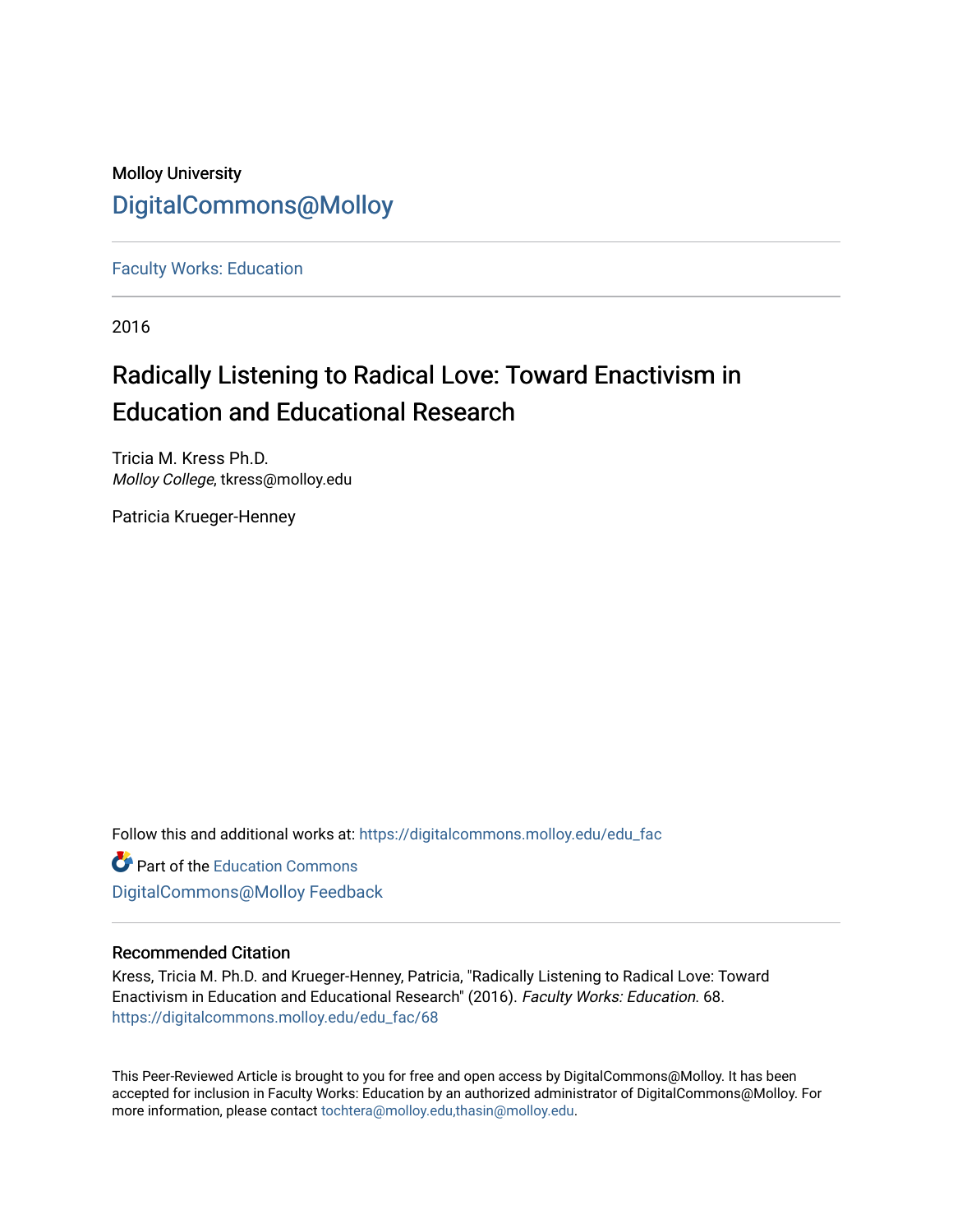# RADICALLY LISTENING TO RADICAL LOVE:

TOWARD ENACTIVISM IN EDUCATION AND EDUCATIONAL RESEARCH

TRICIA KRESS UNIVERSITY OF MASSACHUSETTS, BOSTON

PATRICIA KRUEGER-HENNEY UNIVERSITY OF MASSACHUSETTS, BOSTON

#### INTRODUCTION

At the 2014 annual meeting of the American Educational Studies Association (AESA), a group of scholars convened a panel honoring the life and work of Joe L. Kincheloe at the five-year anniversary of his passing. Dozens of scholars from around the world attended and engaged in a discussion about Kincheloe's influences on their work and his contributions to critical pedagogy and educational scholarship more broadly. From that session, Mary Frances Agnello and William Reynolds recruited authors to contribute to an edited volume about Joe Kincheloe's contributions to teacher education (Agnello & Reynolds, 2015). One of these authors was Tricia Kress who (with Melissa Winchell and Kenneth Tobin) wrote a chapter further developing Joe Kincheloe's notion of radical listening (Winchell, Kress, & Tobin, 2015). The following year, AESA issued its call for proposals for the 2015 annual meeting requesting papers that addressed the conference theme "Where is the love?" In response to this call, Tricia Kress, Mary Frances Agnello and William Reynolds brought the conference theme of "love" into conversation with radical listening by drawing from Paulo Freire's notion of radical love, and they invited Patricia Krueger-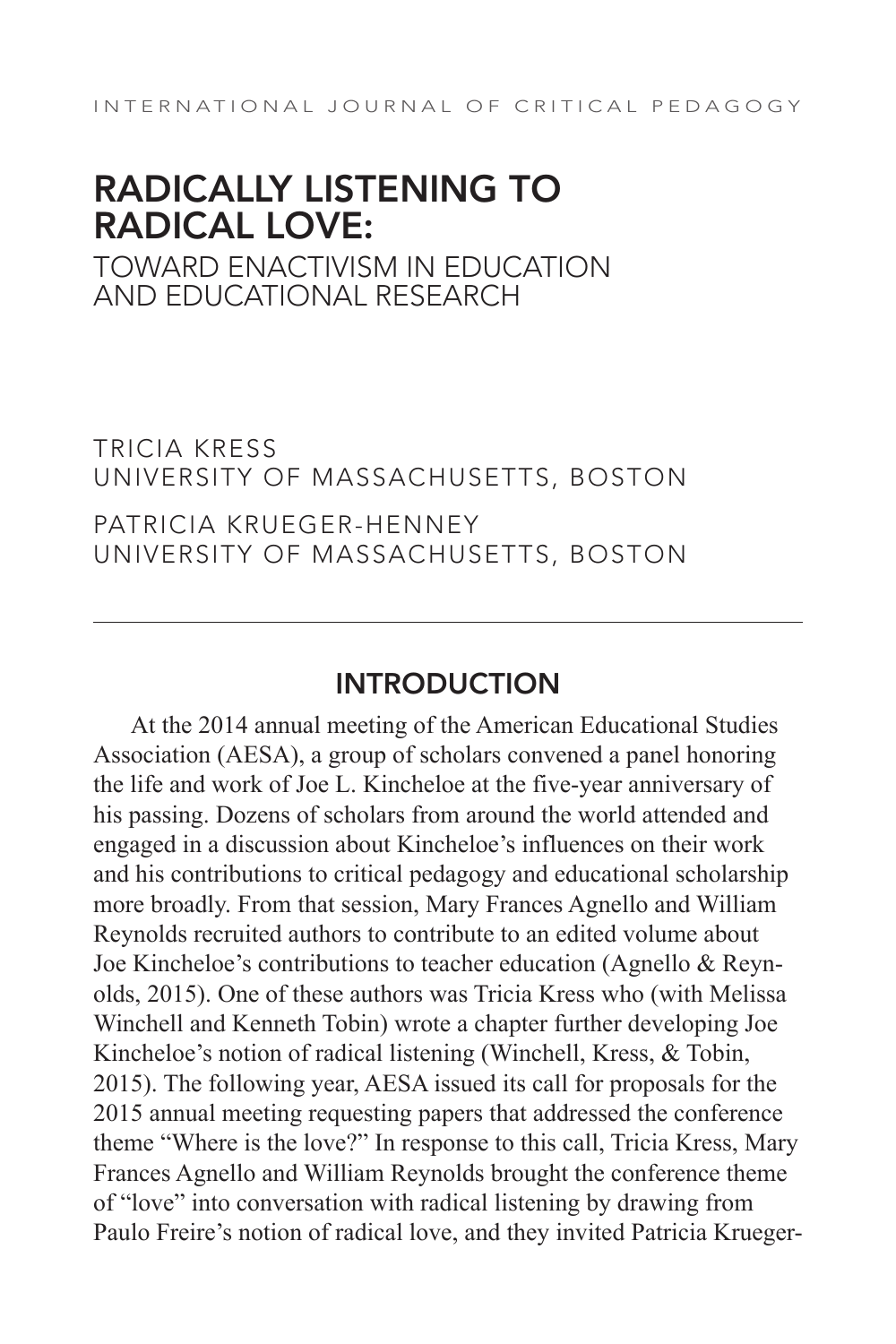Henney, Robert Lake and Kimberly Frazer-Booth to contribute to a symposium about the topic. This special edition of The International Journal of Critical Pedagogy is the culmination of nearly three years of development and conversation about the potential of and for transformative dialogue in educational spaces and the ways in which this both affords and requires a commitment to radical love.

Foundational to critical pedagogy's goal of education for social transformation and social justice is the ability to engage in dialogue. For Freire, dialogue is not simply talk, but it is a relationship in which multiple parties work together to hear each other and learn with each other as they engage with difference with the goal of self|other|world transformation. Creating dialogic spaces requires educators to approach their work and those with whom they work with humility, respect, and love (Freire, 2005). In considering education as a means of resisting contemporary neoliberal, neocolonial social structures that breed gross inequalities, alienation, and dehumanization of minoritized groups, the very acts of listening and loving with the intention of enacting change become, in themselves, radical. For Freire (2005), love is humble, courageous, indignant and fundamental to the critical educative process. Love of this sort is not romantic, rather it is an "armed love" or "fighting love" fueled by anger and outrage (p. 72). But for love to lead to action it must always be in dialectical relationship with the act of dialogue; we cannot love that which we do not know. At the core of dialogue is the act of what Joe Kincheloe called "radical listening" (Tobin, 2009; Winchell, Kress & Tobin, 2015), that is, a commitment to dialogue in which the listener opens himself or herself to change by hearing others and not imposing his or her own schema and judgment upon the other.

The objective of this special issue of *The International Journal of Critical Pedagogy* (IJCP) is to bring together a collection of papers that make salient the relationship between radical listening and radical love in facilitating social change through education and educational research. The contributing authors have responded to this calling by offering expressions of how radical love, by way of showing a willingness to do messy work, is unfamiliar, complicated, moody, insecure, intimidating, un-scripted, uncontrollable, off-radar, and vulnerable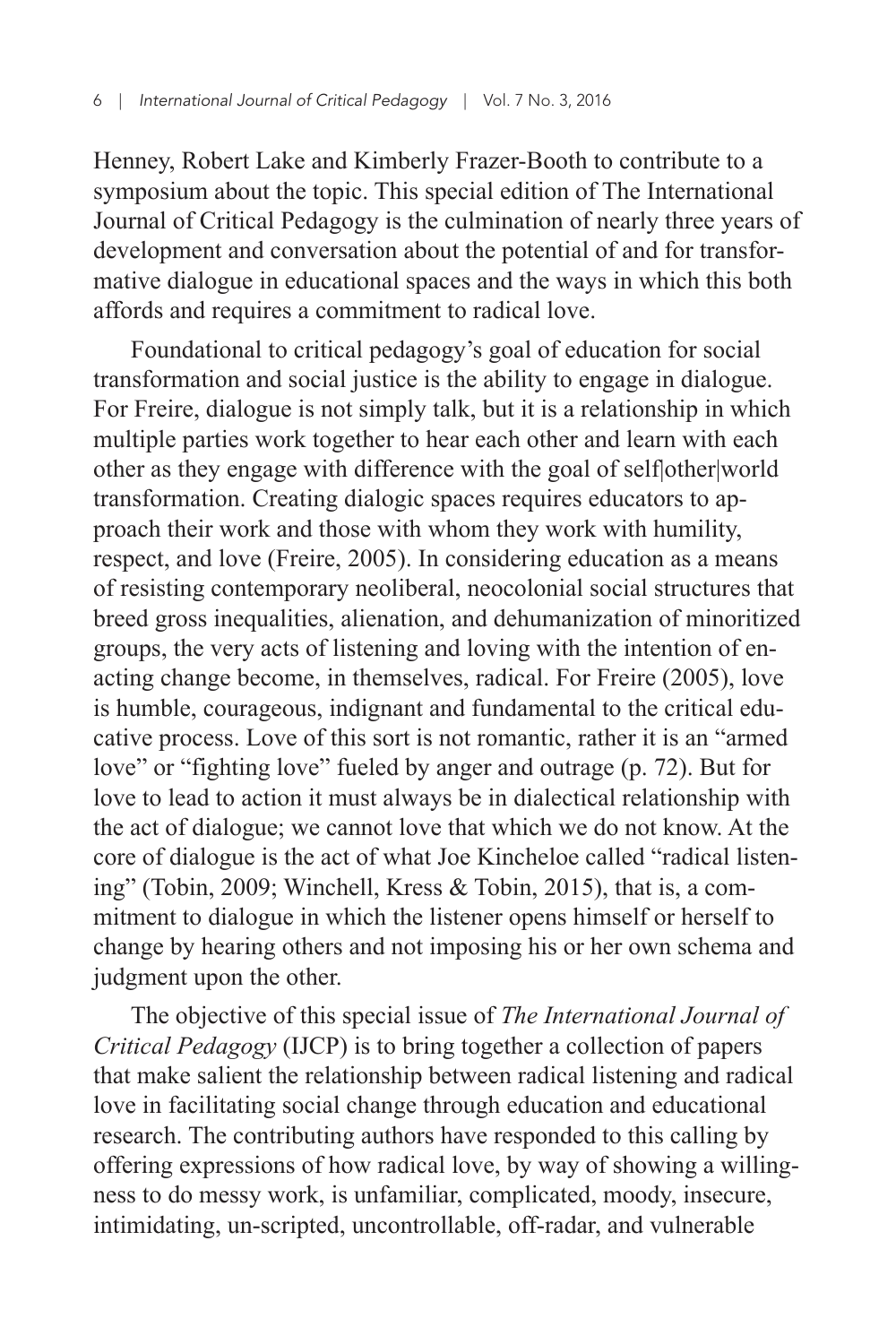work that demands from the human body to act as a membrane between self and our heteronormative patriarchal racist realities. While the body can absorb some of the shocks and jolts of social inequalities it encounters throughout its life journeys, it also catalyzes the transformation of destructive social forces into humanizing and socially liberating possibilities. This group of scholars has created the following necessary tension to deliver the palpability of enactivism of radical love through education and research: a willful endurance and weathering of some of the daily epistemological and ontological storms that ready the growth and hope for something new. Listening, dialogue, and (critical) pedagogy are fundamental spatial-temporal instances through which authors theorize, narrate, reflect, and mobilize possibilities for radically listenings to radically love. This issue opens with conceptual and cautionary pieces (Ali-Khan, Reynolds, Krueger-Henney), followed by applied conversations that examine dialogical classroom pedagogies guided by Freirean notions of radical love (Agnello, Lake, Kress & Frazier-Booth, Siry et al.). To fortify the praxis and dialogue between the thought and act of radical love, these two groupings make visible the multidimensionality and versatility of radical love by way of, through, and with radically listening.

### CONCEPTUAL AND CAUTIONARY RENDERINGS OF RADICAL LISTENING AND RADICAL LOVE

By reflecting on her autoethnographic teachings, in *"Dirty Secrets and Silent Conversations: Exploring Radical Listening through Embodied Autoethnographic Teaching"* Carolyne Ali-Khan enmeshes corporeality with biopower to argue that both teacher and student bodies are non-neutral sites where patriarchy materializes. Ali-Khan warns that educators who invite students to speak up about endured oppressions in their lives run the danger of perpetuating the violence of patriarchy instead of dismantling it. Radical love, in light of unspoken trauma, requires educators to listen to their own embodied experiences and acknowledge the extent to which their power and privilege are complicit with patriarchal structures of violence.

Teaching with love and teaching through listening stand increasingly in opposition to current neoliberalized schooling processes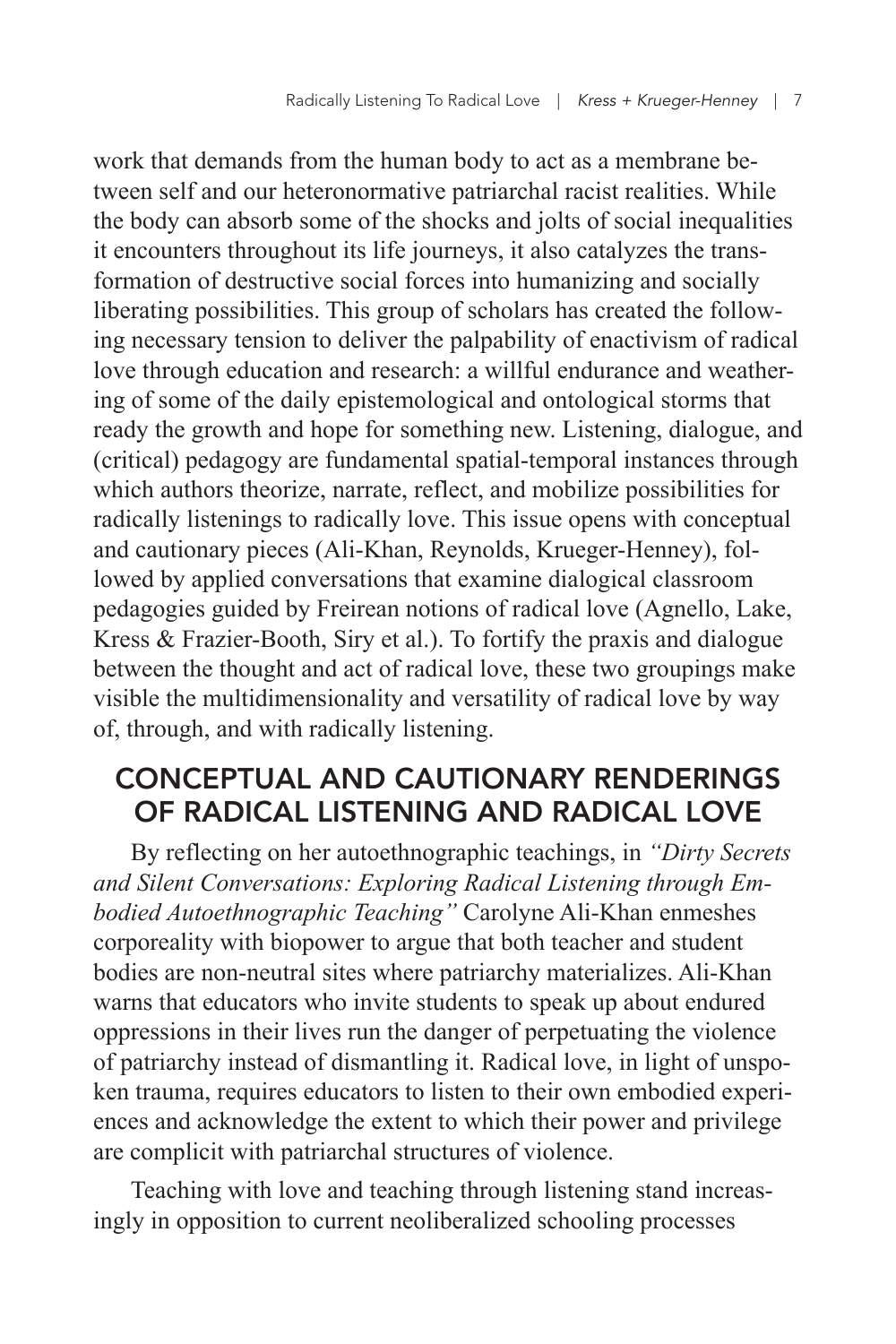dominated by corporate greed, privatization, and technological obsession. Radical love is, according to William Reynolds, "the knowledge, by those we journey alongside in education that we will not give up on them." Accompanied by autobiographic excerpts, in *"Imagine: Radical Love Abides in Cruel Unforgiving Times"* Reynolds argues that radically loving educators are hope-fully and fearlessly committed to caring for students' lives and their educational well-being.

"What Are We Listening For? (Participatory Action) Research and Embodied Social Listening to the Permanence of Anti-Black Racism in Education" by Patricia Krueger-Henney introduces "embodied social listening" as a full body engagement with the structures of anti-Black racism. The author argues that it is through embodied social listening that education researchers can strengthen documentations of materially and discursively absorbed racism in the social spaces of Black lives. Connecting embodied social listening to participatory action research (PAR) suggests that its purpose is not be treated as an activity separate from the PAR process, but rather to be exercised as a central anticipatory form of action that implicates individual co-researchers with anti-Black racism and with each other.

#### ENACTING RADICAL LISTENING AND RADICAL LOVE WITH/IN DIALOGICAL CLASSROOM PEDAGOGIES

In *"Enactivating Radical Love: Joe L. Kincheloe's 10 Precepts of Teachers as Researchers"* Mary Frances Agnello revisits ten dispositions that Joe Kincheloe's had mapped out to in|form radically listening teaching and learning conversations. Agnello weaves together a plush and eye-catching tapestry of radical love that consists of strands of different types of intentional labor that critical educators commit to: mental, physical, and spiritual. As both a means and an end, radical love rejects normalizations of social boundaries and categorizations of people.

In *"Radical Love in Teacher Education Praxis: Imagining the Real through Listening to Diverse Student Voices"* Robert Lake applies Martin Buber's notion of "imagining the real" to incorporating listening as critical pedagogy in a pre-service education course. Lake draws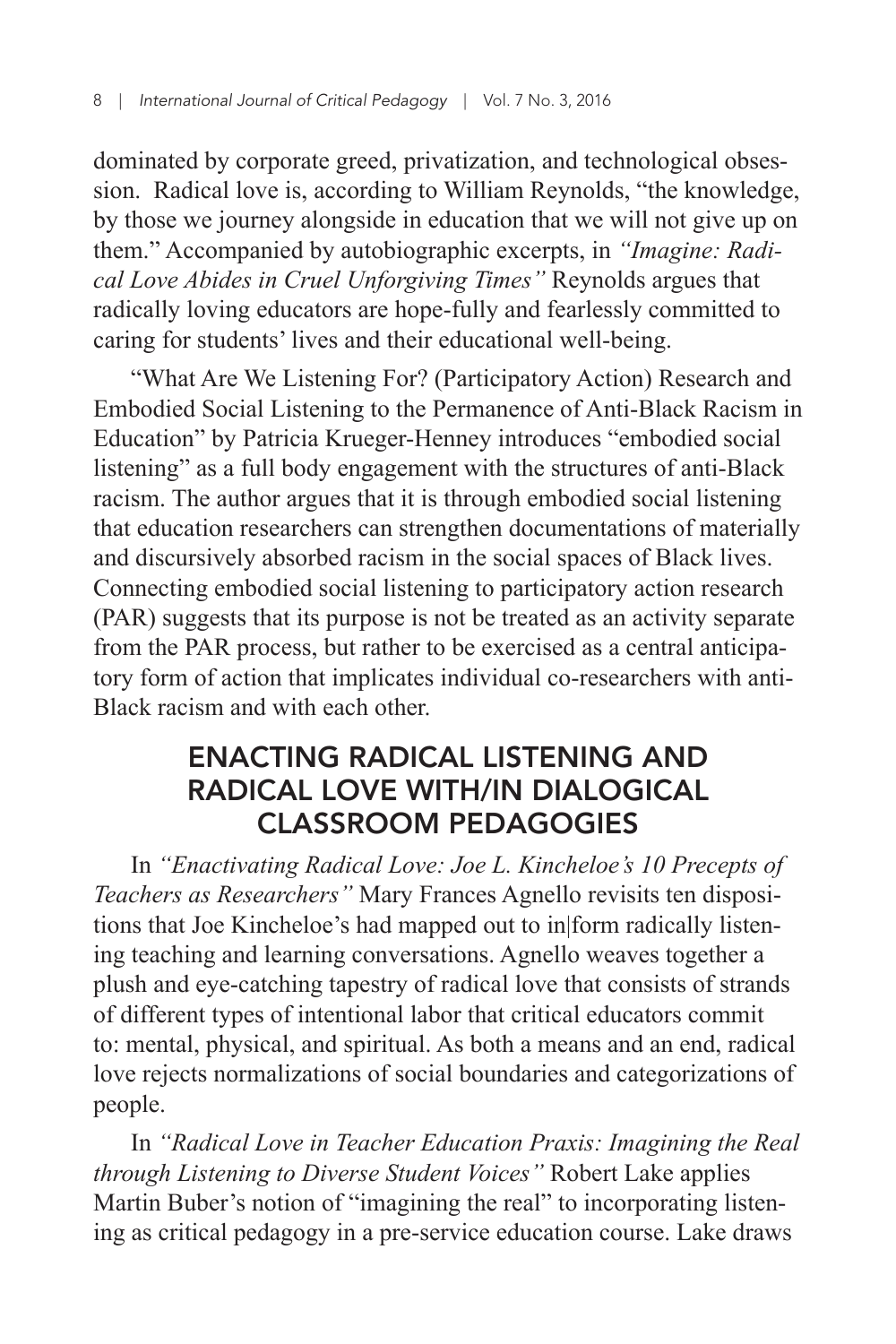from student narratives to highlight how the praxis of listening for diversity in dialogical education can serve to tune the ear to participate in and resonate with the voices of others. In the shared dimensions of spontaneous and open-ended dialogue, there is a fuller experience of knowing. Lake argues the practice of this reality is central to moving beyond critical pedagogy as a mere method towards imagining ways that enable students to reach beyond their own thoughts and patterns of thinking and into each others' experiences.

Tricia Kress and Kimberly Frazier-Booth reflect on the potential and challenges of enacting radical listening as activism in teaching praxis in their co/autoethnographic piece, "*Listening for the Echoes: Radical Listening as Educator-Activist Praxis*". The authors frame "noise" as their controlling metaphor and unpack the ways in which they attempt to embody a radical listening stance in their daily practices. Their analysis unravels radical listening as an imperfect praxis of historicity in which the present is always also a reflection of the past and a trajectory toward a possible future.

Christina Siry, Michelle Brendel, and Roger Frisch draw from a collaborative research project with teacher inquiry groups to examine how dialogical learning is applied to science teaching with students in primary schools. The authors argue that dialogical learning can be socially transformative when anchored in radical listening. *"Radical Listening and Dialogue in Educational Research"* identifies different elements of radical listening, including the facilitation of interactive learning informed by and across social differences. Teachers embrace humility to understand the truth of students even when those truths are at odds with their own ideological perspectives.

In sum, radical love may signify the harvesting of a new language, new sights, new feelings, new sounds, new movements – the unfamiliarity with the not-yet. Radical love involves an unapologetic uprooting of the epistemological permanence of master narratives about teaching, learning, and loving. Radical love is hence the unfinished sentence, the incomplete crossword puzzle, the report without the conclusion, the unarticulated word, and perhaps the constant being out of breath throughout our everyday moments with students and with each other. The sprained ankles, the bloody cuts, the annoying head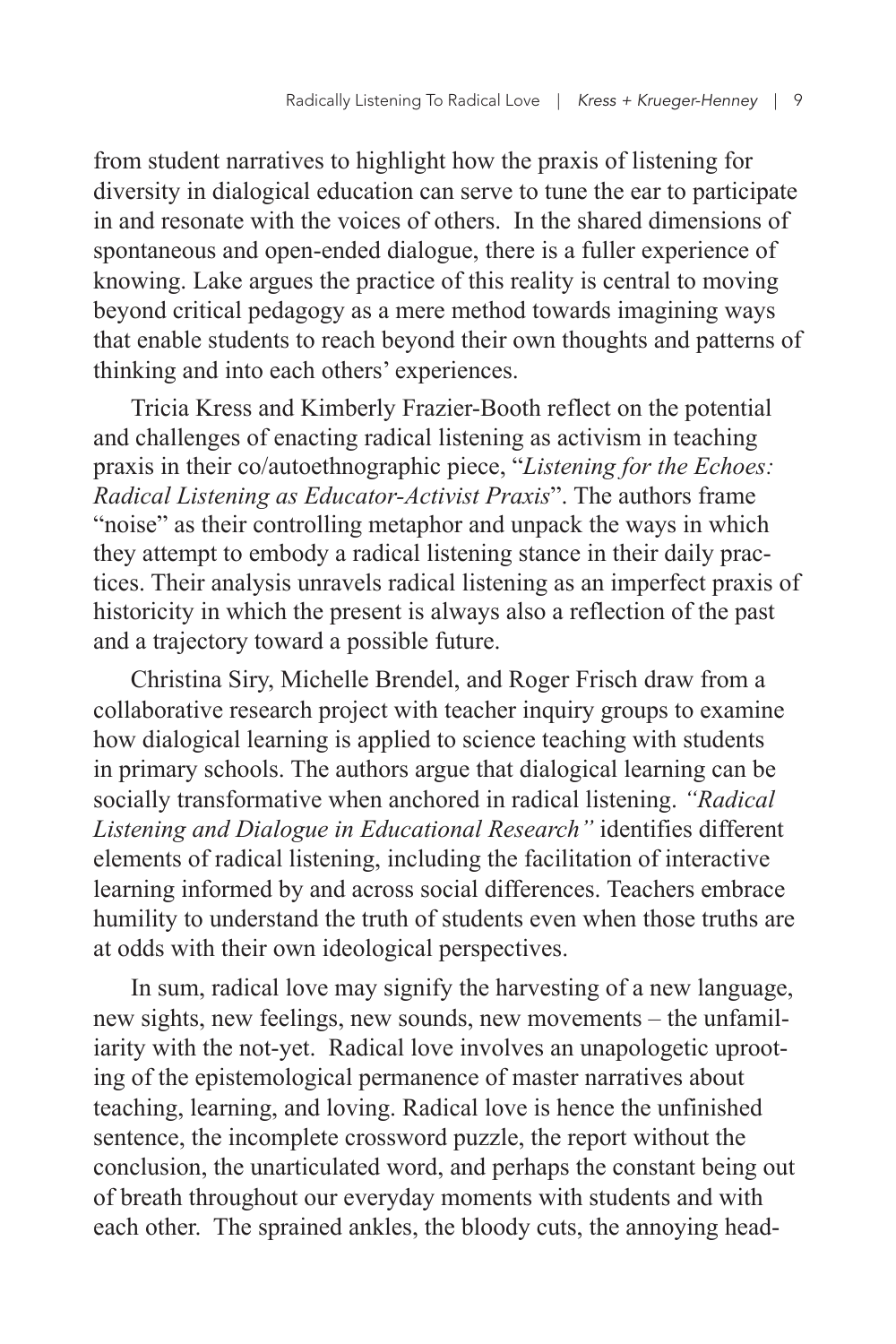aches and throbbing bruises we collect along the way may be some of the most eye-opening reminders of the complex and contradicting ways through which we are profoundly human in this muddled but yet tender work of radically listening.

These intellectual offerings are also invitations to critically thinking about what one has to leave behind in order to enter unfamiliar spaces in education and research that may be ripe with transformative potential. To be in|with radical love requires a full-body, an all-sensical commitment to courageously welcoming sensations of the unknown, and participate in longingly embracing the unwanted, despised, distorted, disfigured, and dismissed. Radical love is not seducible by temporary and easily consumed gratifications. Rather, radical love moves teachers and learners into timeless and spaceless disposition towards each other, detached from conventions, pre-scripted procedures, and standards for measurable outcomes.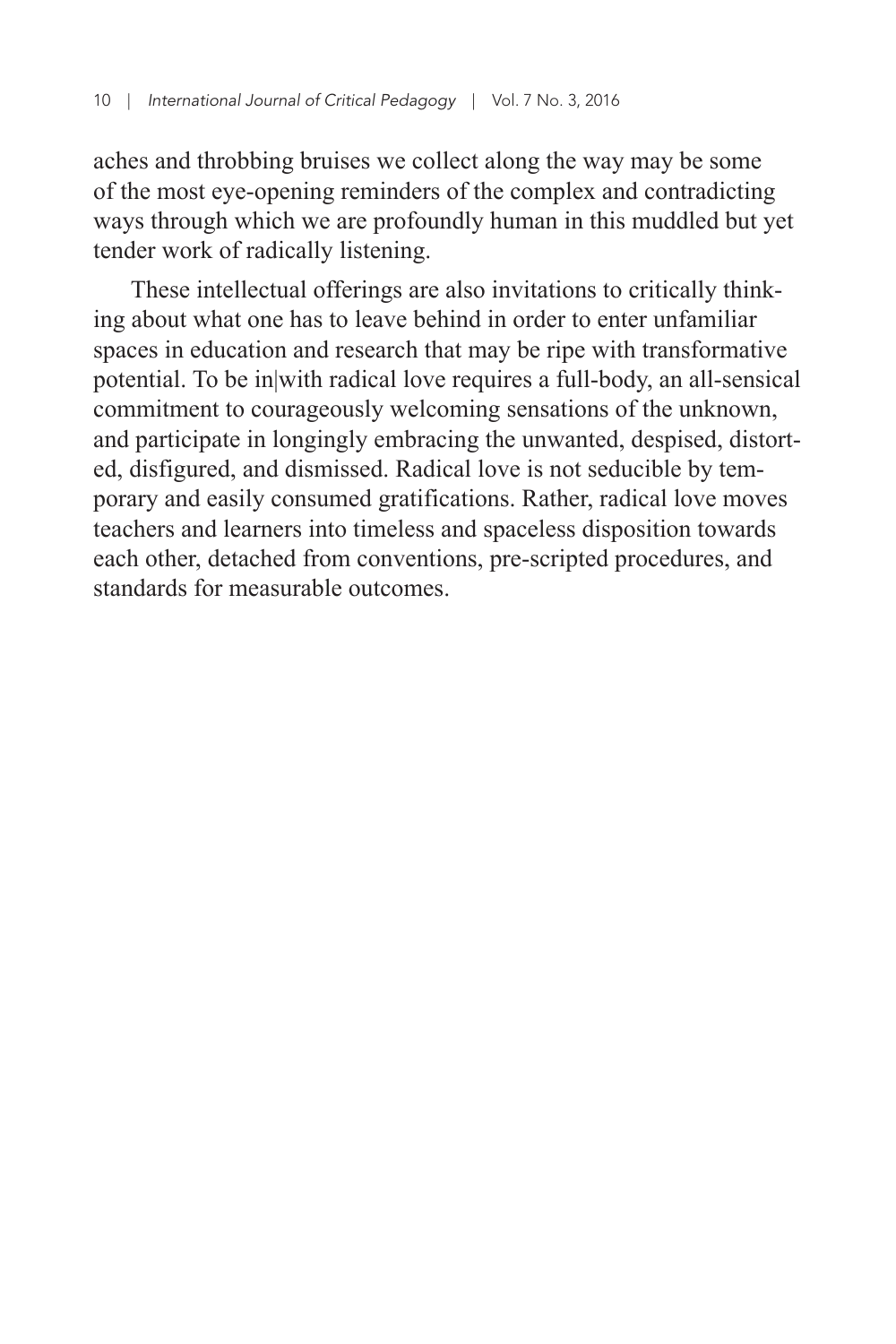#### **REFERENCES**

- Agnello, M.F. & Reynolds, W. (2015). *Critical pedagogy: Joe Kincheloe's influences in the field*. New York, NY: Peter Lang.
- Freire, P. (2005). *Teachers as cultural workers: Letters to those who dare to teach.* Cambridge, MA: Westview Press.
- Tobin, K. (2009). Tuning into others' voices: Radical listening, learning from difference and escaping oppression. *Cultural Studies of Science Education, 4*:505-511.
- Winchell, M.N., Kress, T.M. & Tobin, K. (2015). Teaching Radical Listening: Joe's Legacy Among Three Generations of Practitioners. In M.F. Agnello & W. Reynolds, Eds., pp.99-112. *Critical Pedagogy: Joe Kincheloe's Influences in the Field*. New York: NY: Peter Lang.